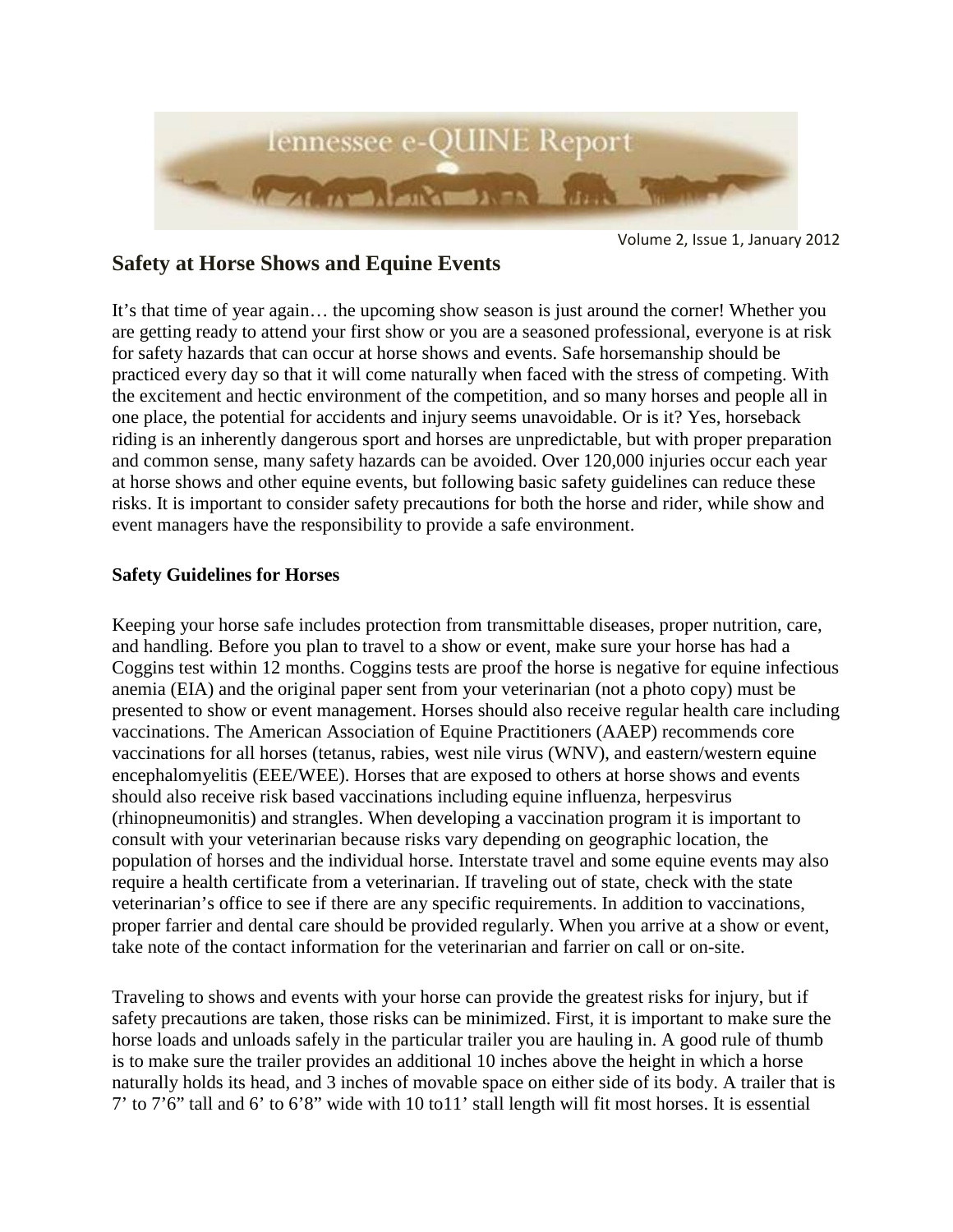before hitting the road to do a complete safety check of the tow vehicle and trailer and make sure they are both up to date on inspection.

When traveling with your horse and while you are at the event or show, it is important to maintain the horse's normal feeding regiment. Horses require 10 to 20 gallons of water per day but they often do not drink well when traveling or when offered water that tastes different to them. Dehydration can be a serious issue so it's a good idea to bring some water from home that the horse is accustomed to. For longer periods of time when it's not practical to carry water, the horse can be slowly acclimated by adding water from home with new water, or flavouring can be added. It is also important to maintain the horse's normal feeding schedule and do not change the type of feed when traveling. Changes in feed should be made gradually over several weeks to avoid digestive disorders. White salt should be offered free choice and will also encourage the horse to drink. Small white salt blocks or loose salt are easy to travel with and can be fed in buckets easily.

Once you have arrived and the horse is settling in, it's a good idea to acclimate the horse to its new surroundings gradually. It's never a good idea to arrive late to the show or event and expect the horse to go in the ring or behave perfectly without first getting to relax and warm up properly. Give yourself plenty of time to hand walk the horse if the journey was long, after all, showing and traveling to new places is stressful for horses too. If the horse is known to kick, whether you are in the show ring or on a trial ride, tie a red ribbon in its tail. A red ribbon in the tail is the universal practice to let others know the horse may kick and to give the horse plenty of room.

## **Safety Guidelines for Riders**

The most important safety precaution a rider can take is to wear a properly fitted ASTM/SEI approved equestrian helmet. It may not be fashionable within some disciplines or breed shows, but fashion and tradition should never be more important than saving your life**.** Each year over 120,000 riders are treated by emergency rooms and head injuries account for 60% of deaths resulting from equestrian accidents. Properly fitted ASTM/SEI certified helmets can prevent death and reduce the severity of head injuries sustained from riding. Judges and horse show organizations should not fault a rider for wearing a helmet and all riders, regardless of age or experience, should wear helmets. Helmet fashion has come a long way in recent years and there is a helmet out there everyone! It is also important to wear appropriate footwear when riding and working around horses. Sturdy footwear like boots are best, and if riding, the boots should have a heel. The rider's attire should always fit properly, be comfortable and not impede the ability to mount and dismount safely. Tack and equipment should be maintained and cleaned regularly**.** 

Make sure halters, lead ropes, saddles, bridles, girths etc. are the correct size for the horse. Thoroughly clean and inspect all tack at home for abnormal wear. Girths, stirrup leathers and stirrups should especially be strong and free from wear.

If using stabling areas, inspect the stalls and surrounding area and get everything set up before the horse(s) arrive. Check for safety hazards including exposed electrical wires or outlets, nails,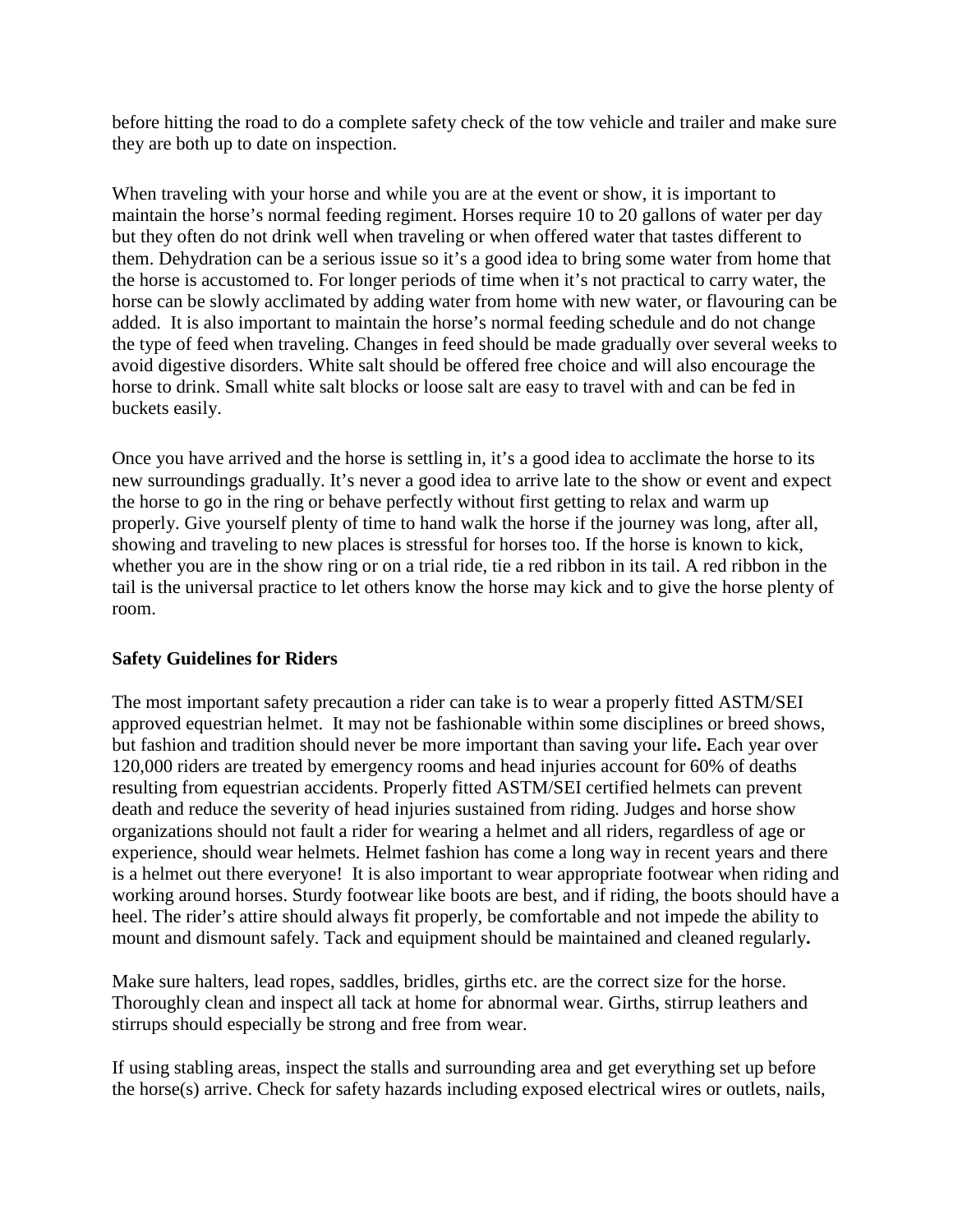loose boards etc. If it is hot and fans are used, make sure all electrical wires are out of reach of the horse and are secure. Use caution on concrete floors and keep aisles open and free from debris.

It's a good practice to teach horses to tie at home. It is often necessary to tie horses at shows and events. Never tie a horse to unsafe or unstable objects and always use a safety knot such as the quick release. Tying and cross-tying horses in aisles should be avoided as it can be hazardous and inconsiderate to others who may need to pass by. It is preferable to groom and tack up the horse in a stall or designate a grooming stall where the horse can be cross-tied. When tacking up, always be careful that the horse is in control and cannot get loose. If it is necessary to tack up at the trailer always be sure to keep the horse in control (ex. loop the lead rope around the neck when bridling) and never tie a horse to an unhitched trailer.

The warm up area can be the most dangerous place at any show or event. Riders and horses of all skill levels are often schooling in the same area and it is important to keep your eyes up and watch out for others. Less experienced riders should have an instructor or someone with experience assist them at horse shows and events, especially in the warm up area.

When competing, it's smart to enter classes or events at the appropriate level. Entering a level below what the rider and horse are capable of at home decreases nerves and increases confidence. Allow plenty of time to acclimate the horse to its new environment. Don't overwork the horse before the show or event. If you haven't mastered something at home, the show ring is not the place. Always be considerate of others and practice good sportsmanship. If you see a horse with a red ribbon its tail, give the horse plenty of room.

## **Safety Guidelines for Horse Show and Event Managers**

It is the responsibility of the show and event management to create a safe environment for horses and people. Having knowledgeable and pleasant staff and judges will reduce stress and the potential for accidents. When using volunteers at shows that may be less experienced, team them up with someone who is more knowledgeable at the task they are asked to do until they become comfortable on their own. It is important that all show staff be on the lookout for safety issues and report anything potentially dangerous to the show manager.

The show manager should do a walk-through of the grounds prior to, and throughout the event or show, to identify and correct any potential problems. Banner and loose items that may spook horses should be avoided. Equine activity liability warning signs **must** be posted and clearly visible at all equine shows and events in order to have protection under Tennessee law. These signs can be purchased at most tack shops and farm supply stores. The warning notice shall appear on the sign in black letters, with each letter to be a minimum of one inch (1") in height as follows: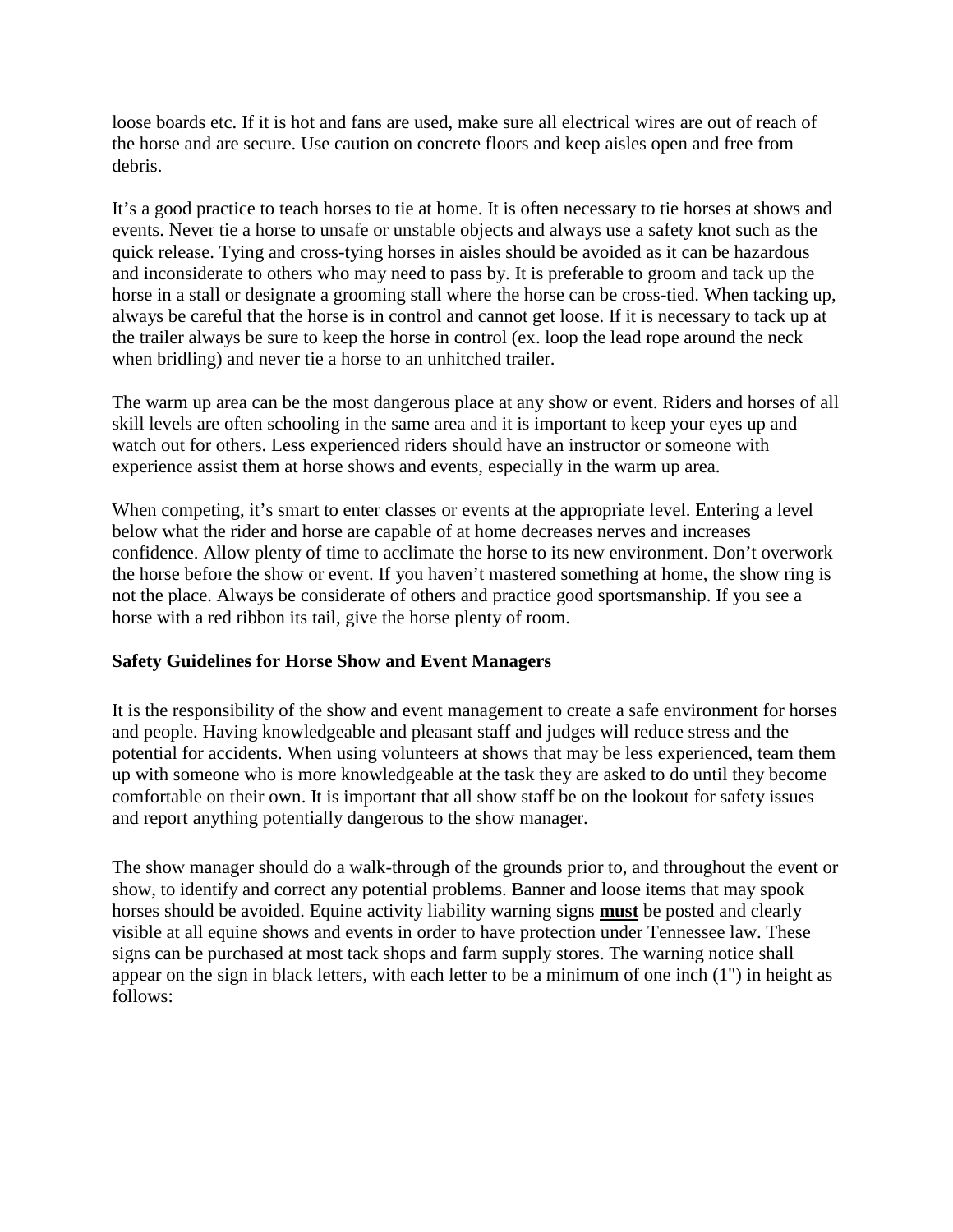#### **WARNING**

Under Tennessee Law, an equine professional is not liable for an injury to or the death of a participant in equine activities resulting from the inherent risks of equine activities, pursuant to Tennessee Code Annotated, Title 44, Chapter 20.

It is also the management's responsibility to obtain Emergency Medical Personnel for people and horses. It is recommended to contact local emergency medical service and have EMTs on site during show or event operating hours. If it is not possible to hire EMTs, a plan should be in place with local emergency medical care providers should an accident or emergency occur. A licensed veterinarian should also be identified and secured before the show or event. If the veterinarian cannot be at the show for the duration, he or she should be "on-call" with the phone number available to exhibitors. A farrier is also good to have on the grounds or on-call.

Accidents at horse shows and events happen all too often despite the show managers diligence to safety. Protect yourself and your organization by purchasing sufficient insurance coverage. Show and event facilities should carry insurance as well, and all parties need to be clear on the policies and coverage.

Show managers should make sure the arena size and gates are appropriate for the event or discipline. Different size arenas are required for different disciplines. Gates should be wide enough to accommodate horses and riders with plenty of room on each side. If panel gates, such as those often used at cattle events with a cross brace at the top, they should be tall enough. A rider should never have to duck through a gate. It is also a safety concern that the arena footing consists of the appropriate material, depth and cushion for the discipline. Having the appropriate equipment to work the arena properly is essential. Dogs should be prohibited or discouraged from the grounds and particularly the arena area**.** Some horses are afraid of dogs and can cause the horse to spook. If dogs are allowed, they should be kept on leashes and away from horses.

Misconduct can be a concern at all shows and events, so there needs to be a plan in place to address security issues. While it is the rider's responsibility to lock up tack and valuables, security should be on-site or on-call should misconduct occur. Shows and events also must accommodate spectators. There should be designated areas for spectators and allow plenty of space for warm up and staging areas.

Weather can also present safety issues, especially during the spring and summer months. Have a backup plan to relocate or delay if weather threatens safety. If there is lightning the show must be stopped. Provide shade and cool areas during extreme heat and humidity.

## **Safety is Everyone's Responsibility**

While these guidelines provide the basics of a safe and successful show or event, common sense and preparation are the keys to safety. Riders, trainers, parents, and owners, as well as show management all have a responsibility to ensure a safe show or event. It is easy to get wrapped up